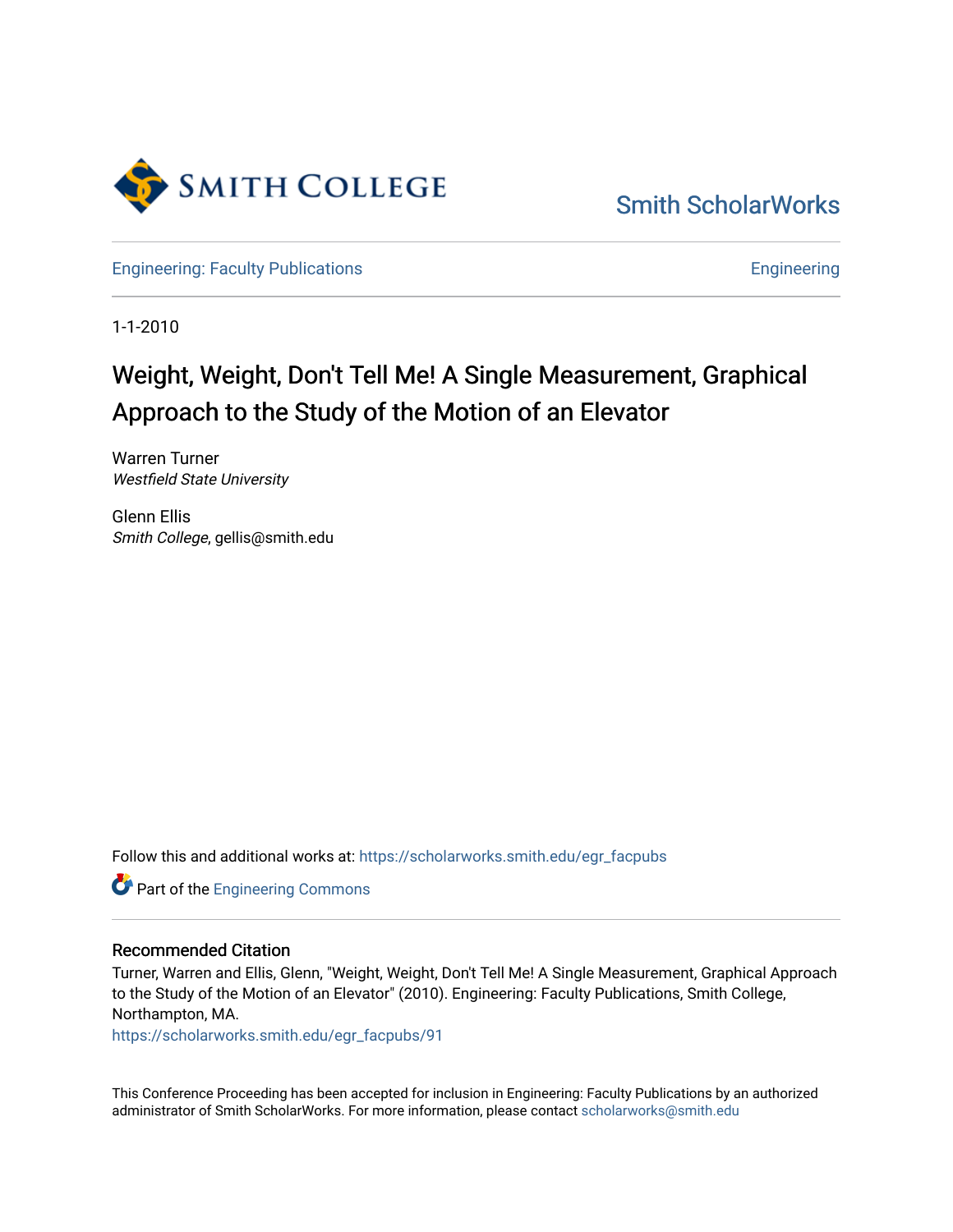## **AC 2010-87: WEIGHT, WEIGHT, DON'T TELL ME!: A SINGLE MEASUREMENT, GRAPHICAL APPROACH TO THE STUDY OF THE MOTION OF AN ELEVATOR**

**Warren Turner, Westfield State College**

**Glenn Ellis, Smith College**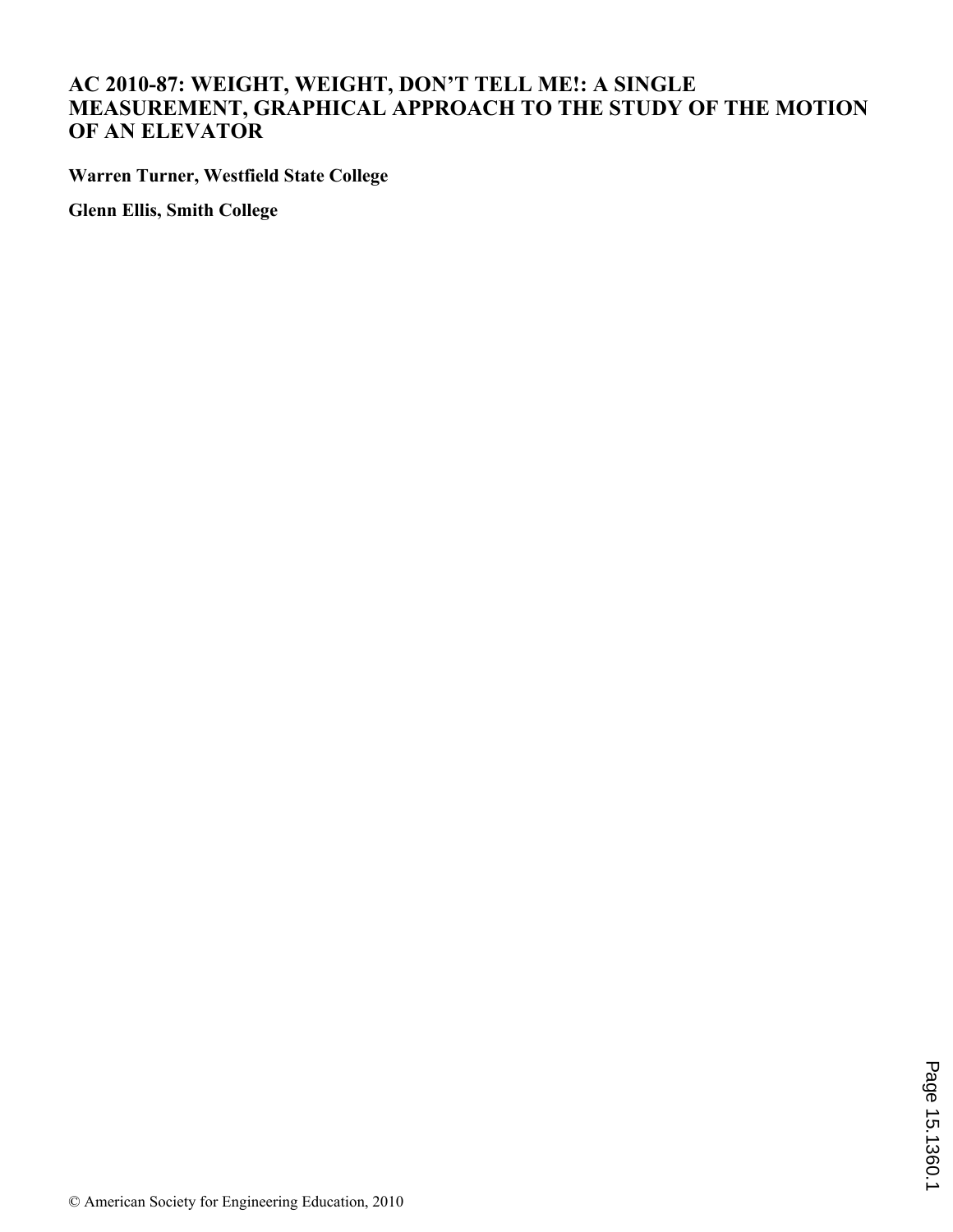# **Weight, Weight, Don't Tell Me! A single measurement, graphical approach to the study of the motion of an elevator**

An elevator in motion is often used as a one-dimensional example of uniformly accelerated motion. The free-body diagram of a person in an elevator is particularly simple; it involves only the earth's gravitational force acting downward and a supporting force from the elevator floor acting upward. It is common to mentally insert a scale between the person and the elevator floor and to consider the readings of the imaginary scale. But if you enter one of the elevators scattered around our campus, you might get to see real people standing on real scales: our physics students collecting data on the dynamics of their own motion!

#### **Motivation**

When this lab was originally conceived it was performed using an ordinary bathroom scale and a stopwatch. Students measured as best they could the rapid fluctuations in scale readings and timed the durations of various segments of the elevator ride. By estimating the distance that the elevator moved, they were able to create reasonable graphs of the actual motion of the elevator. A more time-consuming version of this activity involves the frame-by-frame analysis of the readings of a bathroom scale filmed in a moving elevator.<sup>1</sup> The development of computer-interfaced force probes simplified the data collection and allowed for forces on small objects (2 kg) to be measured in an elevator<sup>2</sup>. As we describe below, the Vernier FP-BTA Force Plate, LabPro interface and LoggerPro 3 software<sup>3</sup> allow us to take this experiment to an entirely new level by making the student the focus of the experiment and utilizing their kinesthetic sense to increase learning and motivation<sup>4</sup>. Not only is it possible for students to accurately measure the forces—and consequently the motion—of the elevator ride; now they can also see these graphs in real-time while *feeling* the forces and motion.

### **Pre-Lab Activities**

The format of the activity is based on a cycle of prediction, action and examination. In order to facilitate the prediction process we begin by asking students to take a ride on an elevator. During this ride the students are asked to concentrate on the forces acting on their bodies—including when and how the forces change. They are often surprised that the forces felt during much of the ride are the same as the forces felt before the ride begins. It is only for a few brief moments that they feel something different. After completing the ride, they begin the task of constructing a free-body diagram of the forces acting on an elevator rider. Such a free-body diagram is shown in Figure 1. This is straightforward for many after having just experienced those forces. Along with the freebody diagram, students also need to consider the operation of a scale. They typically think of a bathroom scale as reading their weight; which is to say, telling them about the gravitational force the earth exerts on them. In reality, the scale can only respond to a force acting it. Only by careful application of Newton's first and third laws can we justify that the scale measures the magnitude of the gravitational force acting on us—and only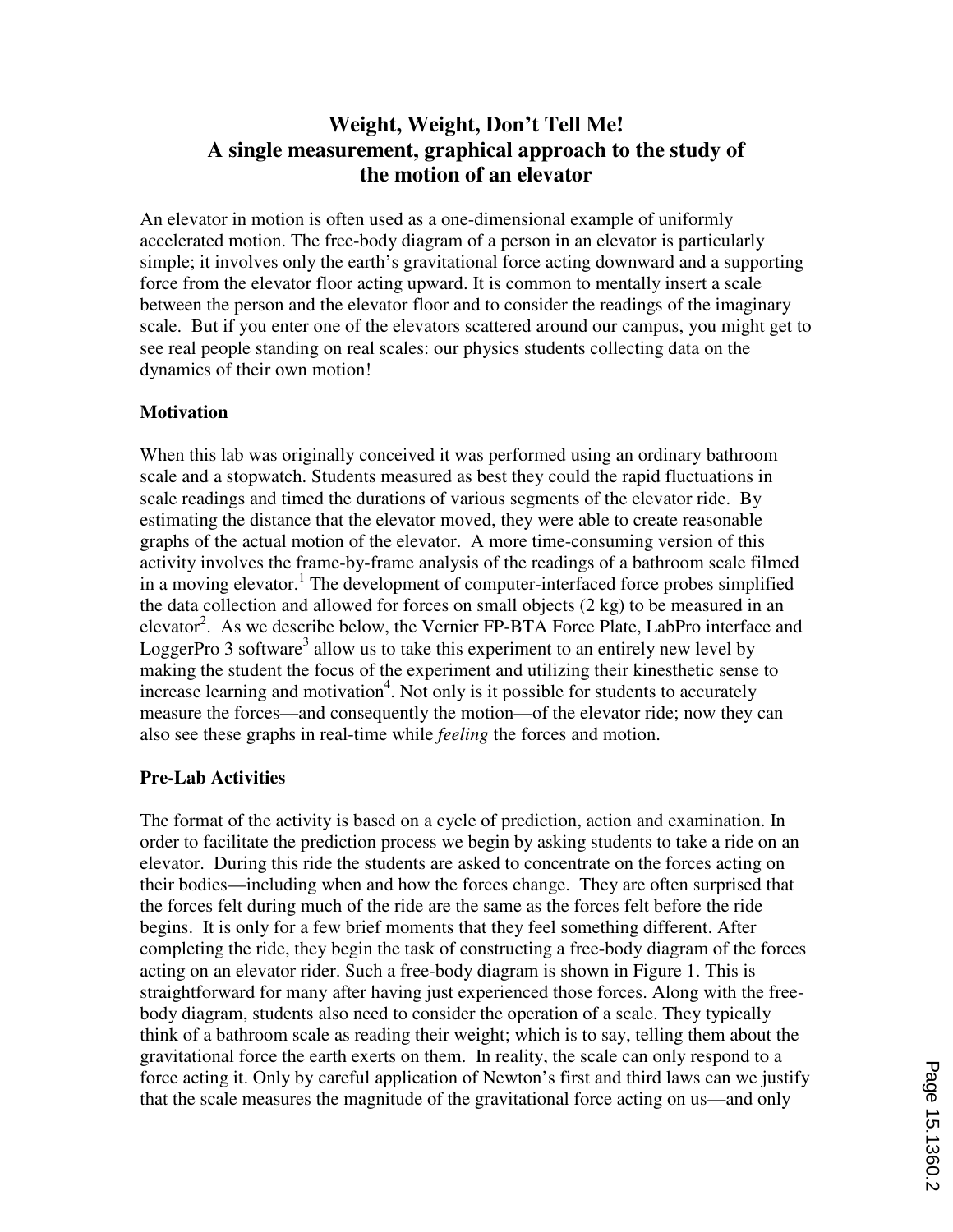then in situations where Newton's first law is applicable. In the event that the elevator accelerates, the scale continues to measure the magnitude of the normal force from the floor, but it is no longer equal to the earth's gravitational force.



Figure 1: Free-body diagram of forces acting on an elevator rider.

At this point, students have successfully drawn a free-body diagram and demonstrated an understanding of what a scale reads in both constant velocity and accelerating frames of reference. Now they're prepared to apply this knowledge to predict both the forces acting on an elevator rider and the motion of the rider as functions of time. We scaffold this task by providing graph axes for six quantities that may vary with time. These include: the normal force of the elevator on the rider; the gravitational force on the rider; the net force acting on the rider; and the acceleration, velocity and position of the rider. Each of the variables is labeled on the vertical axis and time is labeled on the horizontal axis. It is the student's task to provide scales for each axis that correspond with the estimated duration and distance traveled by the elevator. In our inquiry-based course students will have already worked extensively with graphical representations of motion as a function of time. However, this is their first opportunity to graph force as a function of time.

There are several different paths for constructing the force and motion vs. time graphs. The most common approach used by our students is to begin with either the acceleration vs. time or the net force vs. time graphs. Because our course is algebra-based, our students typically choose to break the graphs into sections in which the acceleration is constant and therefore the velocity and position versus time graphs can be easily generated without calculus. In this process, all students are asked to create their own graphs; discuss and compare these graphs with their teammates and reconcile any differences; and present the agreed-upon team predictions to the instructor prior to continuing with the activity. We have found these group discussions to be an ideal opportunity for identifying and addressing common student misconceptions, such as graphing a (significantly) time-varying gravitational force, confusing acceleration and velocity, or assuming an object with increasing speed must have positive acceleration.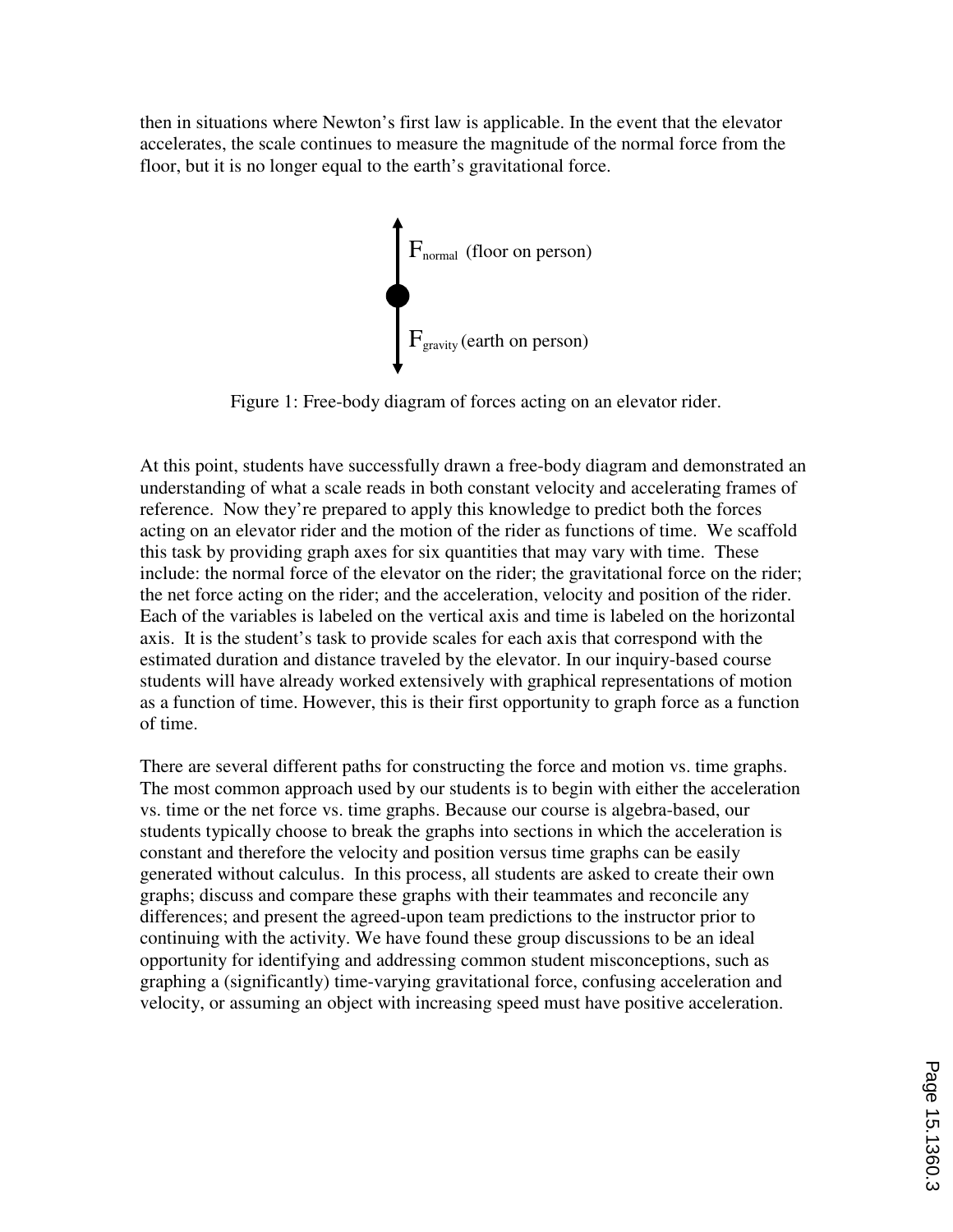## **Data Collection and Analysis**

A Vernier FP-BTA Force Plate, LabPro interface and LoggerPro 3 software are used to collect data for a student standing on the force plate in a moving elevator. The ability to easily create and graph new columns of data based upon existing columns within LoggerPro then allows students to generate the graphs they had attempted to predict earlier through the process described below. Note that all of the graphs are based on a single measurement of force *vs*. time rather than using accelerometer measurements as the basis for graphs of velocity and position<sup>5</sup>.

1. Ride the elevator and record the force plate reading vs. time. The force plate reading measures the normal force of the elevator on the rider. A typical force plate reading vs. time graph for an elevator ride is shown in Figure 2.



Figure 2: Typical force plate reading *vs.* time for elevator rider. The elevator traveled a total of three floors, first up and then down. At time *a* the elevator begins accelerating from rest. At *b* the elevator finishes accelerating upward and begins to travel at a constant velocity. At *c* the elevator undergoes the first of its decelerations as it approaches the uppermost floor of its trip. At *d* the elevator comes to a stop and the doors open. At *e* the elevator begins its downward trip. At *f* the elevator comes to a stop back at the point where it originally began.

2. Observe that the scale reading is constant whenever the elevator is at rest or moving with constant velocity. Based upon the pre-lab activities, students know that in this situation the force plate measures actual weight. They can then use LoggerPro to average the scale readings during intervals with constant velocity to estimate the gravitational force and therefore the mass of the rider.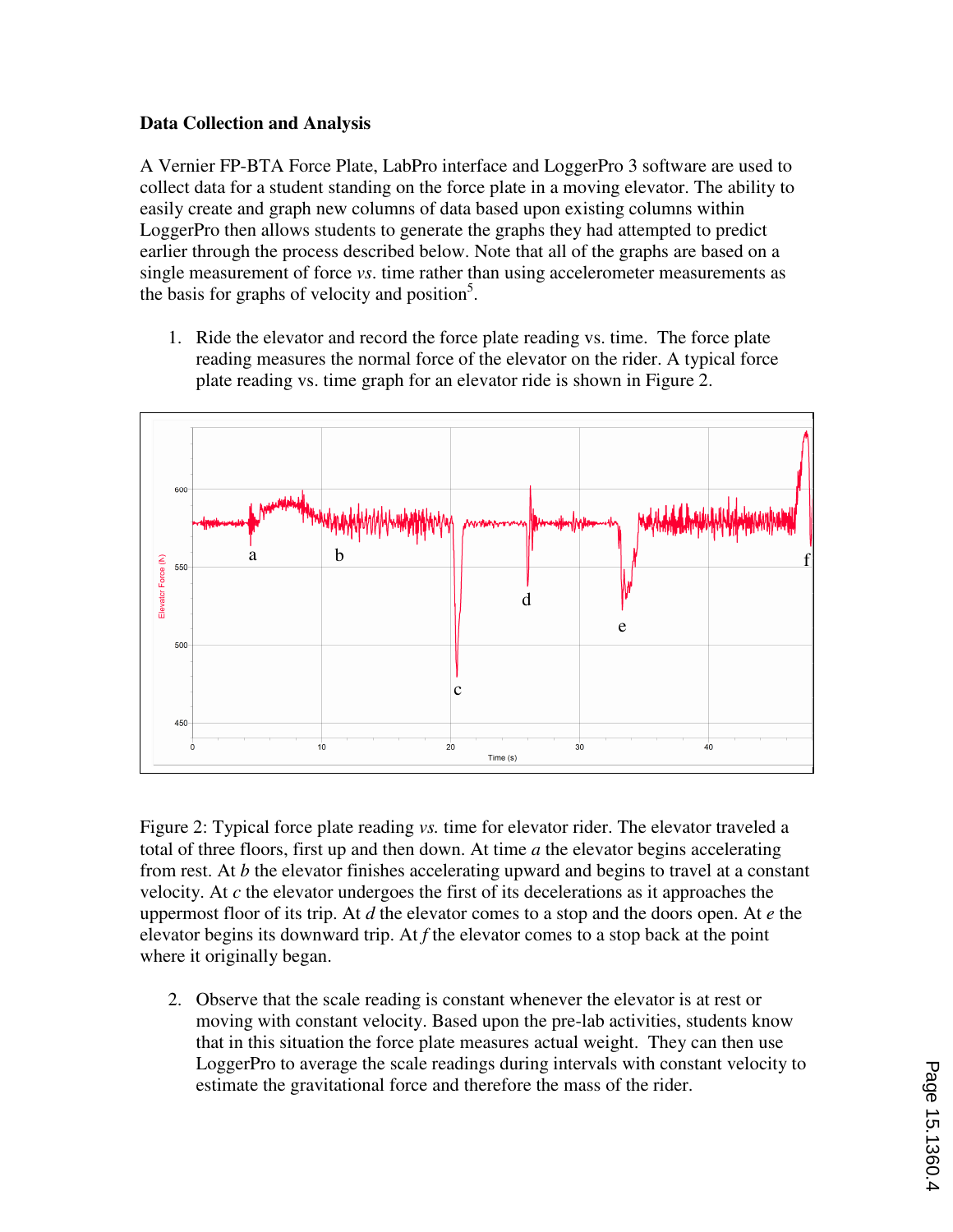3. Plot the net force acting on the rider vs. time by subtracting the magnitude of the gravitational force measured in (2) from the normal force plotted in (1). A graph of the net force vs. time derived from the graph in Figure 2 is shown in Figure 3 with the remaining graphs of motion described in (4) and (5) below.



Figure 3: Graphs calculated from the force plate *vs.* time graph in Figure 2.

- 4. Plot acceleration vs. time by applying Newton's  $2<sup>nd</sup>$  law and dividing the net force found in (3) by the mass of the object. It is interesting to note that after considering so many situations in which all forces and accelerations are taken to be constant, it is sometimes surprising to students that Newton's second law also applies for time-varying forces.
- 5. Finally, to obtain the position and velocity vs. time graphs, the students use LoggerPro's ability to create a new data column based upon the integral of an existing column. Thus integrating acceleration creates a velocity column and integrating velocity creates a position column that may be plotted. This action should make perfect sense to students who have been exposed to calculus or who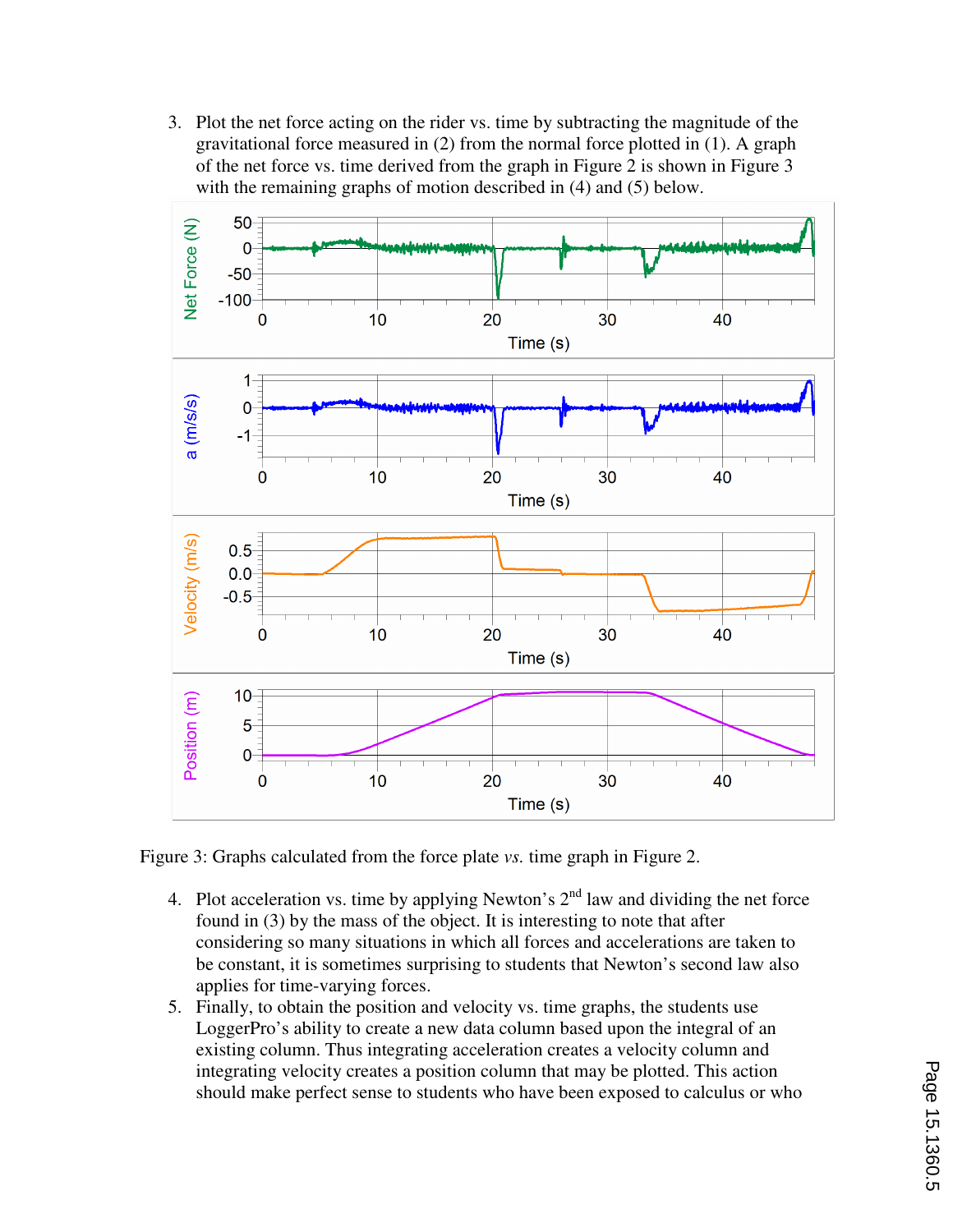have learned kinematics through graphical approaches using motion sensors  $6,7,8$ . Indeed, the LoggerPro software requires students to access the area between the curve and the time axis by using a tool referred to as "integral" in the pull-down menu, and so even students in algebra-based physics courses become exposed to the concept and terminology of integration.

To create the graphs in Figure 3, the net force was calculated by subtracting 587.825 N from the force plate reading and the acceleration was calculated by dividing by 59.06 kg. At first glance these values seem to be rather unusual. We have found that the original construction of the graphs frequently creates unacceptable results. Often the elevator appears to end with a non-zero velocity and at a place far different than it began. Both are conclusions the students know to be incorrect. At issue is typically the constant quantity (weight) subtracted from the force plate reading *vs.* time graph. A small difference in that quantity radically alters the portions of the graph which should average to zero allowing velocity and position to accumulate over time as the graphs are numerically integrated. Typically an adjustment of no more than 0.2-0.3 N will bring the graphs into acceptable alignment. There are two sources for error in arriving at the weight of the object. The first is that the average value of the nearly horizontal portions of the force plate reading *vs.* time can change slightly depending on exactly what region is chosen. The second is the small variations over time of the force plate reading itself. Even though students zero the force plate immediately before collecting data, the electronic offset does drift somewhat over time. Of course, adjusting the weight also means that the mass used in the calculation of the acceleration must also be adjusted.

In the data displayed in Figures 2 and 3, there are a number of interesting and unexpected features which can be considered. The initial upward acceleration was significantly smoother than the other three periods of acceleration as revealed by the lack of an abrupt, spiky feature. The data between 10 and 20 seconds has small fluctuations. This may be due to the other riders on the elevator shifting and moving which caused the rider on the scale to shift as well. It also may have been a characteristic of the elevator itself. In either case, it all averaged out in the final analysis; there is no net area under the acceleration *vs.* time graph during this period. The deceleration of the elevator at the top of its travel took place in two distinct pieces at approximately  $t = 20$  and 26 seconds. The fluctuations in the graphs at  $t = 26$  seconds are due in part to this second period of acceleration and also to the bump that took place as the elevator doors opened. Finally, the total upward distance the elevator moved is approximately 10.82 m. This correlates nicely with the characteristics of the building which has 2.5 m ceilings with approximately 1.0 m of mechanical space above the ceiling for each of 3 floors. A direct measurement in the stairwell of the building yields a distance of 10.92 m for the three floors traveled by the elevator.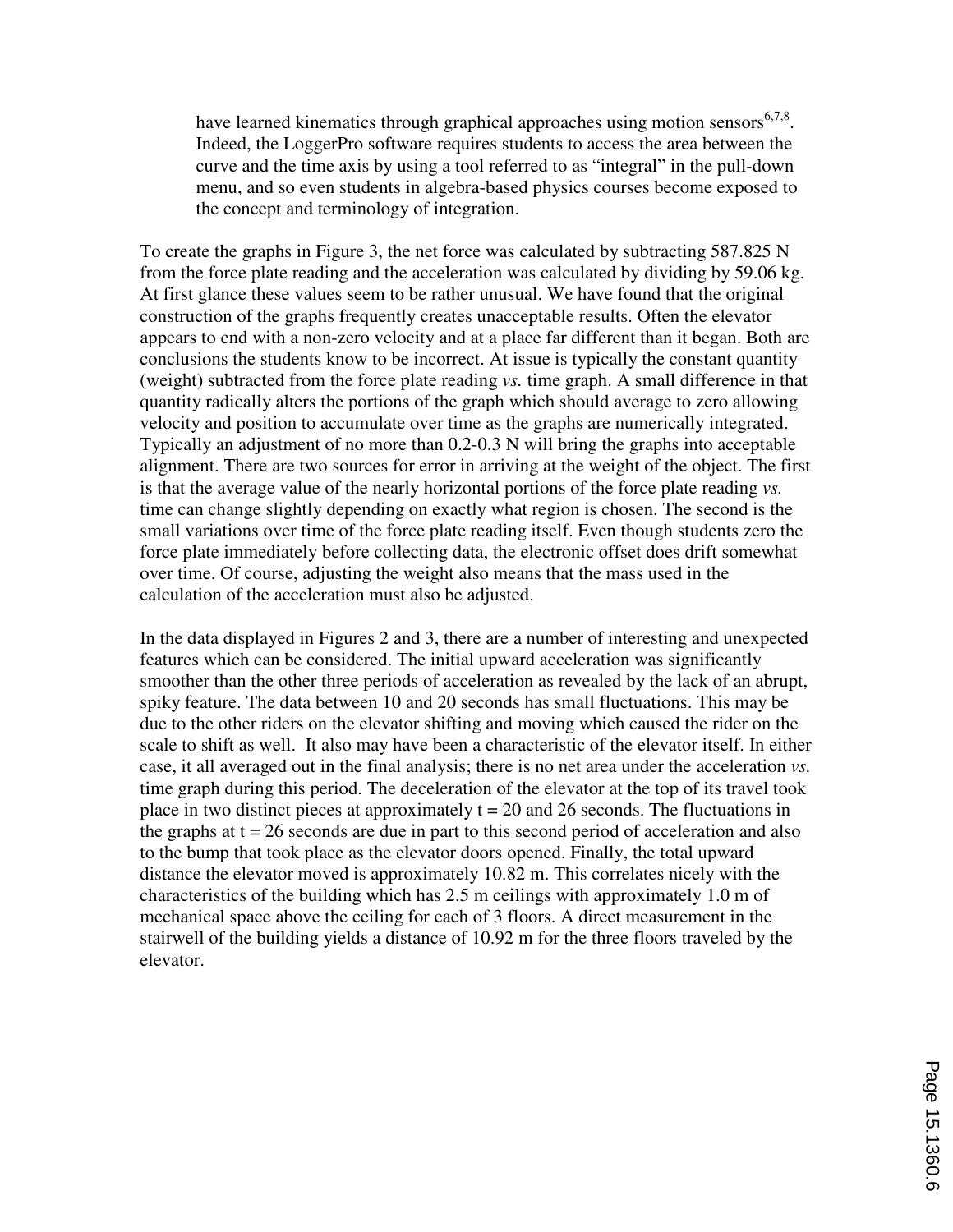#### **Discussion**

We have found that students are typically highly engaged in this lab and often find it remarkable that the position of an elevator can be inferred by simply standing on a scale. We feel that several points are critical for maximizing student learning.

First, it is essential for students to understand that the purpose of the lab is not to learn how to solve elevator problems, but instead to use the elevator as a context to learn about motion in general. Throughout the course, we explicitly build a conceptual framework with our students. As we progress through the activities, pieces are added to the framework. At the time the students undertake this activity the framework that has been developed is shown in Figure 4. $9$ 



Figure 4: Algebra-based dynamics conceptual framework. A calculus-based version of the framework has also been developed (see Ellis and Turner<sup>9</sup>).

Typical problems that take advantage of this framework start with forces that are constant over time, derive the resulting net force and acceleration, and then end with consideration of uniformly accelerated motion. You can also reverse the input and output by starting with uniformly accelerated motion and ending with a consideration of forces. However, the elevator activity is designed to exploit the full breadth of this framework by considering forces which are not constant in time. In fact, the forces which act do not typically result in any periods with constant, non-zero acceleration. Since the forces change with time, students MUST consider time-based, kinematic graphs and MUST exploit the full power of the LoggerPro software to do so! In addition, it stresses that Newton's second law applies at all times, not just in situations which do not evolve with time. To reinforce this notion, after the elevator lab is completed we apply the same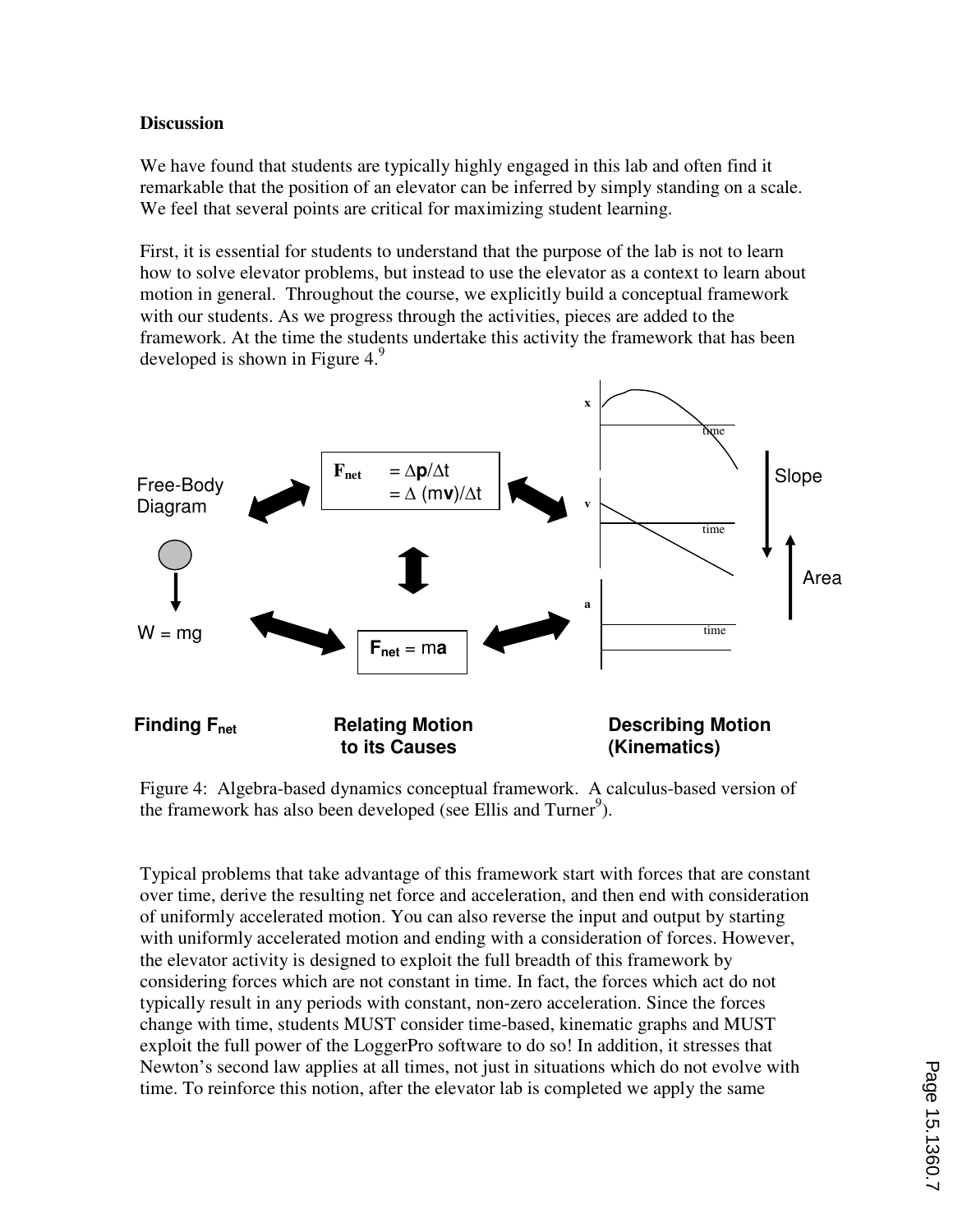concepts and techniques to a variety of new phenomena. These include using a force plate to investigate the dynamics of jumping and landing and using a motion detector to measure the motion and changing air force on falling coffee filters<sup>10</sup>.

Second, although we apply Newton's second law in our analysis above, we could have just as easily used an impulse-momentum or work-kinetic energy approach to analyze the elevator's motion. In fact, in our classes we purposely apply a variety of approaches to study the same physical phenomena with the goal of promoting transfer and reducing our students' tendency to compartmentalize their learning—i.e. Newton's second law is used to study elevators or momentum is used for studying collisions. We feel that such an approach helps students to see that while some approaches might be more appropriate to analyze certain phenomena, they are not restricted to these domains.

To this end, Figure 5 shows a graph of accumulating impulse as a function of time. It was created by integrating the net force column. The resulting graph has exactly the same shape as the velocity *vs.* time graph just as the net force graph has the same shape as the acceleration *vs.* time graph; each differs by a constant stretching factor of the mass of the object. The similarities between these graphs often surprise students. Figure 6 shows a graph of the net force *vs.* position for our elevator on only the upward portion of its journey. A similar graph of the entire motion is difficult to interpret as the elevator passes each position twice. Figure 7 shows the work done by the net force as it accumulates over time. It was created by integrating the net force *vs.* position graph. This is an acceptable strategy since the motion is linear with all forces parallel to the direction of motion and the initial position of the elevator is taken to be zero so that the position is effectively the displacement. The work-kinetic energy theorem requires that the work done equals the change in kinetic energy. But, since the initial velocity is zero and thus the initial kinetic energy is also zero, the work done by the net force equals the final kinetic energy.



Figure 5: Graph of impulse calculated from the net force *vs*. time graph in Figure 3.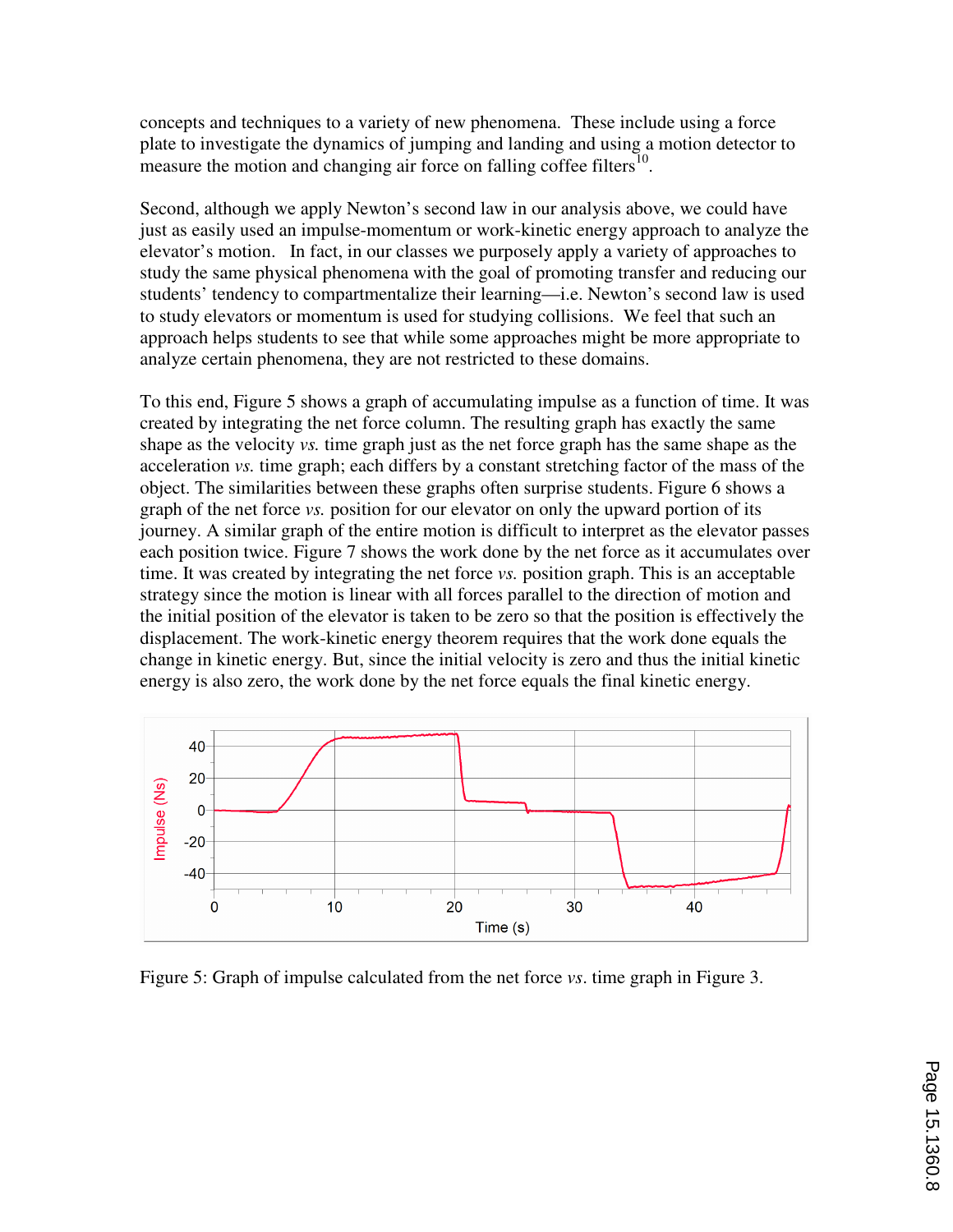

Figure 6: Graph of net force *vs.* position for the upward motion of the elevator.

The second graph in Figure 7 is the speed *vs.* time graph. It was created by taking the work done by the net force, dividing by the mass, and taking the square root of the result. At first glance this graph is identical to the velocity *vs.* time graph of Figure 3. However, when you compare the graphs carefully a small difference is noted in the first few seconds of the graph. The velocity graph is negative while the speed graph is positive. This serves as a strong reminder to our students that kinetic energy is linked to speed. The direction implicit in the minus sign must be added thoughtfully to the result. A final approach to the manipulation of the data would be to create graphs of kinetic and gravitational potential energy as functions of time. The sum of these two quantities is not constant over time which allows room for a fruitful discussion of work done by other forces, in this case the elevator force, in the conservation of energy formulation of the work-energy theorem.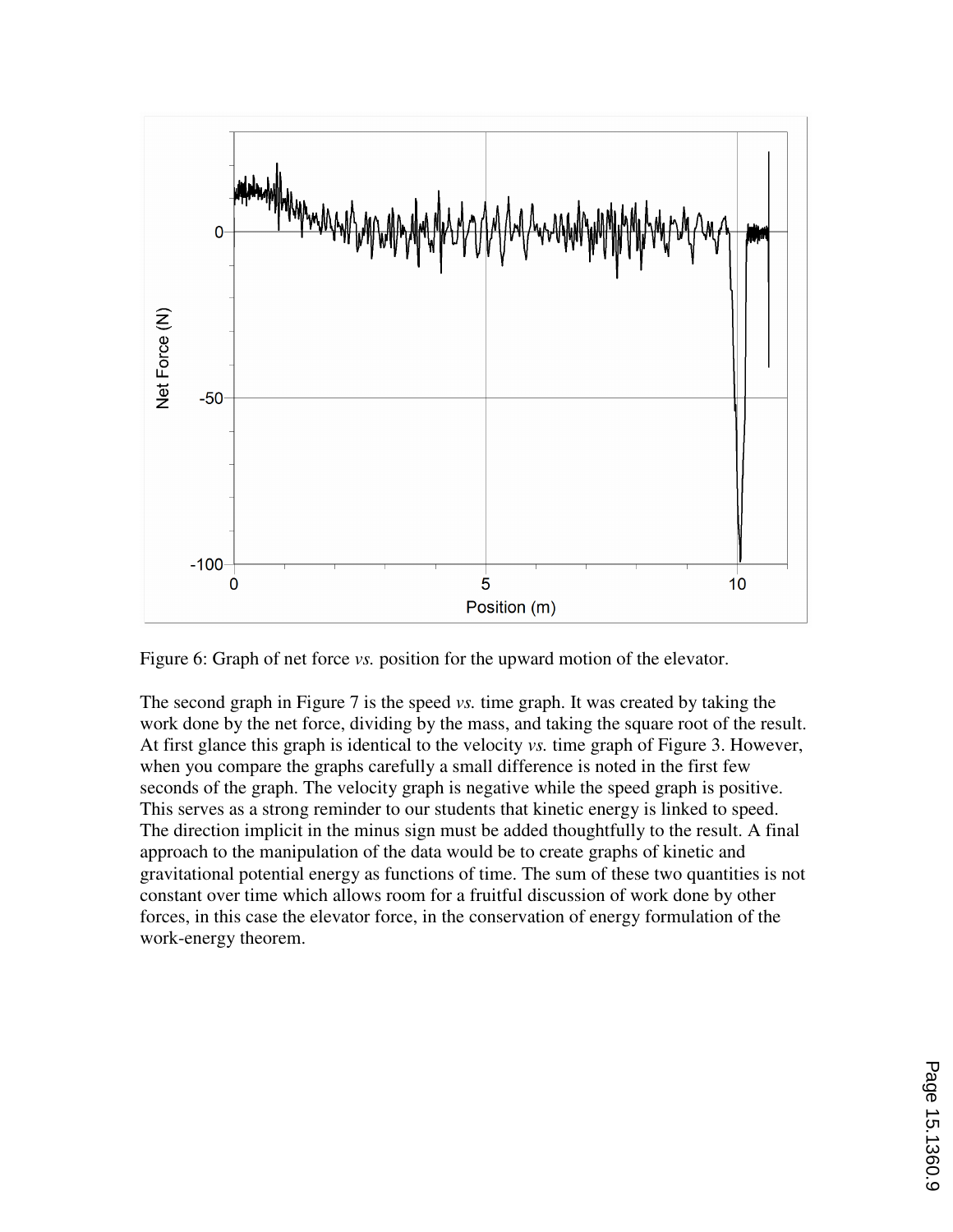

Figure 7: Graphs of net work and speed *vs.* time for the motion of the object in Figure 5.

Third, although physics texts typically contain problems that require analyzing a segment of an elevator's motion, they seldom look at the entire motion of the elevator from the start to finish. We feel that studying the entire motion helps students achieve a more complete understanding. For example, students are often surprised to learn that the elevator only accelerates for a short period of time. Also, the physical meaning of the sign of velocity and acceleration is reinforced as students examine all combinations of positive and negative velocity and acceleration.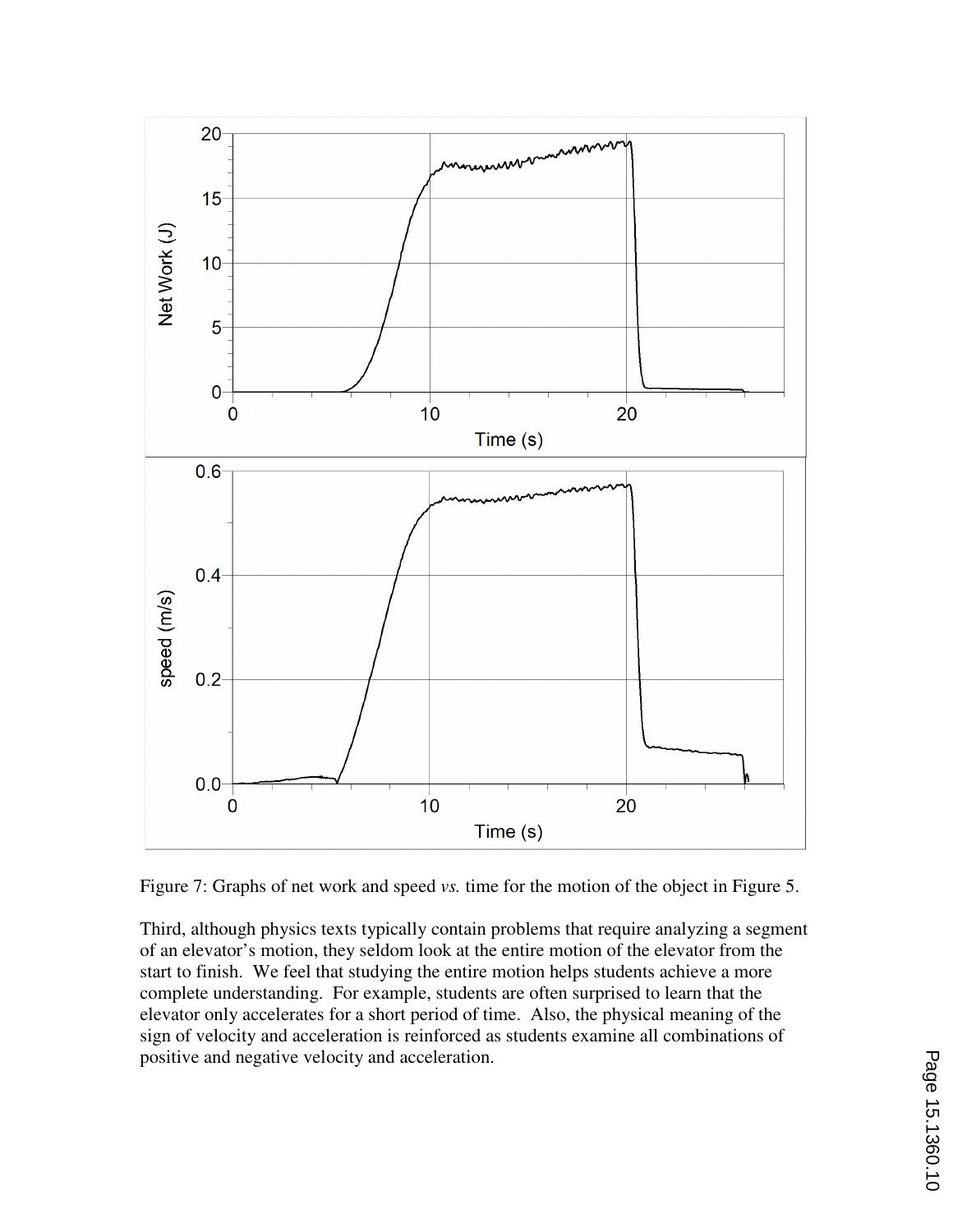#### **Assessment**

This activity takes place within the context of a semester-long, comprehensive program of student-centered, interactive activities. We have used a pair of instruments in order to attempt to assess the effectiveness of this single component of that experience. The first assessment took place in two parts. Students were asked to respond to the same question, stated below, as a pre- and post-test. The question was designed to assess the students' ability to transfer what they had learned in the elevator lab to a different context. The pretest was given the day before the elevator activity while the post-test was given at the end of the class period in which the activity was completed. It is important to note that the post-activity question was asked before any of the other activities intended to reinforce these concepts were completed.

*You are in a rocket ship that takes off vertically. Describe your motion and relate it to the forces that act on you.* 

This question actually has two linked tasks. These are aligned with the mechanics framework shown in Figure 4. To be successful the student must (1) describe the forces present and (2) describe the resulting motion. These correspond to the dynamics and kinematics portions of the learning framework which are then connected through the concept of acceleration. Each response was evaluated separately with regard to each task—thereby reducing conflicts when a student's performance differs on the two tasks. For instance, a student who demonstrates a firm understanding of the forces acting on the object, but fails to describe the motion at all will score highly on one task but poorly for the other. This allows us to better track where any gains or losses in performance occur.

The rubric used in evaluating student responses is shown in Table 1. Each task was rated on a scale of 1 to 4 in order of increasing proficiency. A total of 35 students in two sections of algebra-based, general physics at Westfield State College participated in the activity. Participation in the two evaluation instruments was not required. As a result, there are fewer than 35 responses for each evaluation instrument. The results from the 30 pre-activity and 31 post-activity responses have been tabulated in Table 2. The combined average of the results for the two tasks for the pre-test is 1.83. The combined average of the results for the two tasks for the post-test is 2.37. The improvement in the overall average exactly mirrors the improvement on the individual tasks. Each improved, on average, by approximately  $\frac{1}{2}$  of a proficiency rating with student performance on the description of the forces being approximately  $\frac{1}{2}$  a proficiency rating above the performance on the description of the motion both before and after the elevator activity. A t-test performed on the data<sup>11</sup> yields a t-value of 3.6 for the results on forces and 2.3 for the results on the motion. Both are above a t-value of 2 indicating that the differences are significant. Since the question is not explicitly about the motion of an elevator, these results suggest that some transfer of knowledge has taken place.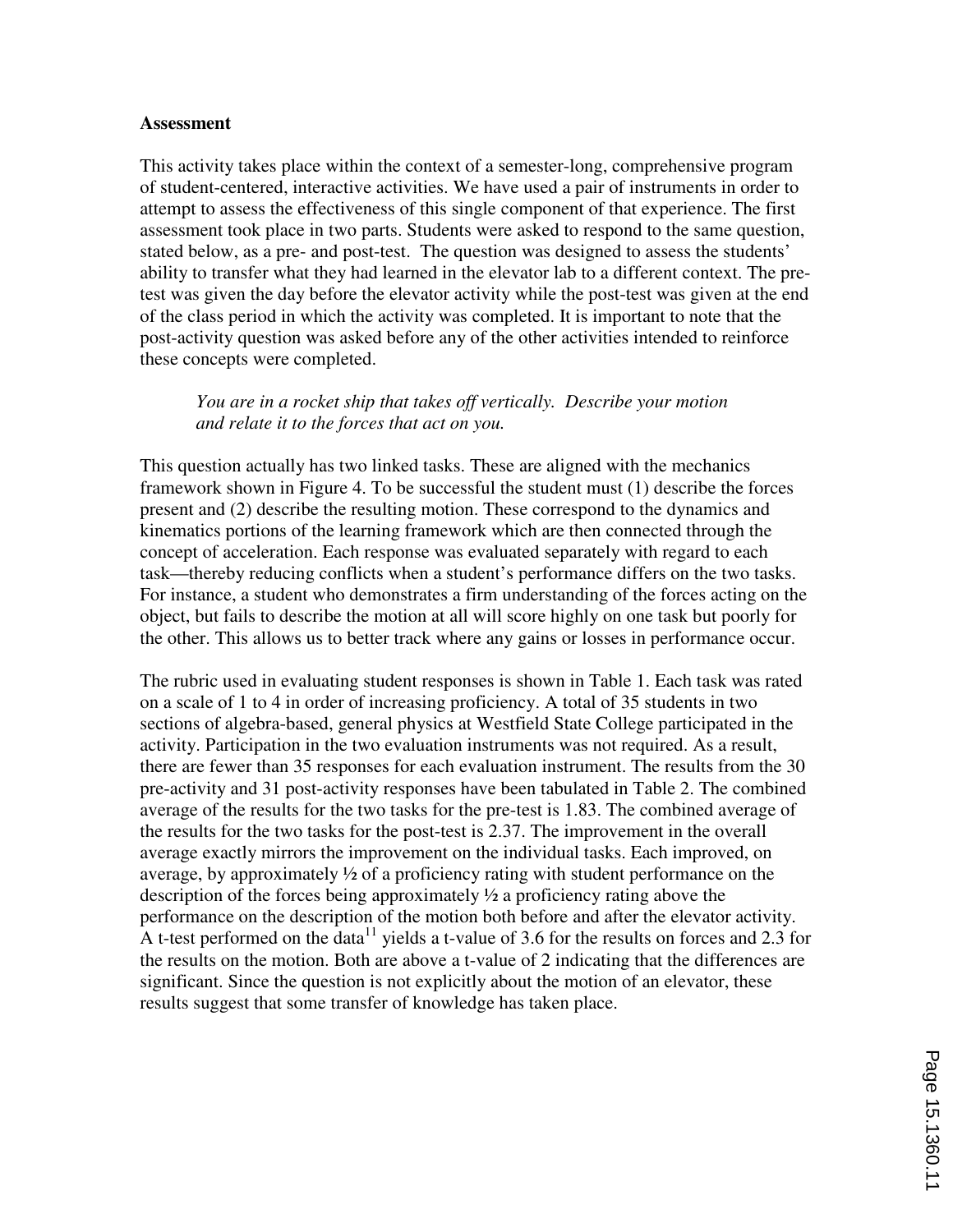| Forces                      | <b>Attributes</b>                                                                                                |
|-----------------------------|------------------------------------------------------------------------------------------------------------------|
| Distinguished               | Multiple Free-Body diagrams representing the motion of the object                                                |
|                             | at different times.                                                                                              |
|                             | All forces correctly described.                                                                                  |
| Proficient                  | Free-Body Diagram Correct                                                                                        |
| 3                           | All forces properly described                                                                                    |
| Apprentice                  | Free-Body Diagram present. May have incorrect number of forces.                                                  |
| $\mathcal{D}_{\mathcal{L}}$ | Forces described, but not all correctly                                                                          |
| <b>Novice</b>               | No Free-Body Diagram or Free-Body Diagram seriously flawed.                                                      |
|                             | Forces not described.                                                                                            |
| Motion                      |                                                                                                                  |
| Distinguished               | Motion is described graphically.                                                                                 |
|                             | Motion of the object is discussed at different times in the process.                                             |
| Proficient                  | Motion is described in terms of position, velocity and acceleration.<br>$\bullet$                                |
| 3                           | Description of the motion has few if any minor flaws.                                                            |
|                             | Graphs may be used to describe the motion.                                                                       |
| Apprentice                  | Motion is described but no attempt is made to place the description                                              |
|                             | into the context of position, velocity and acceleration.                                                         |
|                             | Description of the motion may have minor flaws.                                                                  |
| Novice                      | No description of the motion of the object or the description of the<br>$\bullet$<br>motion is seriously flawed. |

Table 1: Rubric used for evaluating student pre- and post-activity responses.

| Pre-Test  |  |  | Average |  |
|-----------|--|--|---------|--|
| Forces    |  |  | 2.10    |  |
| Motion    |  |  | 1.57    |  |
| Post-Test |  |  | Average |  |
| Forces    |  |  | 2.68    |  |
| Motion    |  |  | 2.06    |  |

Table 2: Results from the evaluation of student responses to the pre- and post-activity question.

Figure 8 is a compilation of scans from student papers which are representative of each of the different proficiency ratings. An attempt was made to select papers which were equally representative of proficiency in the two tasks. These representative responses are a mixture of both pre- and post activity responses as was necessary since no student scored a proficiency rating of 4 on either task in their pre-activity response.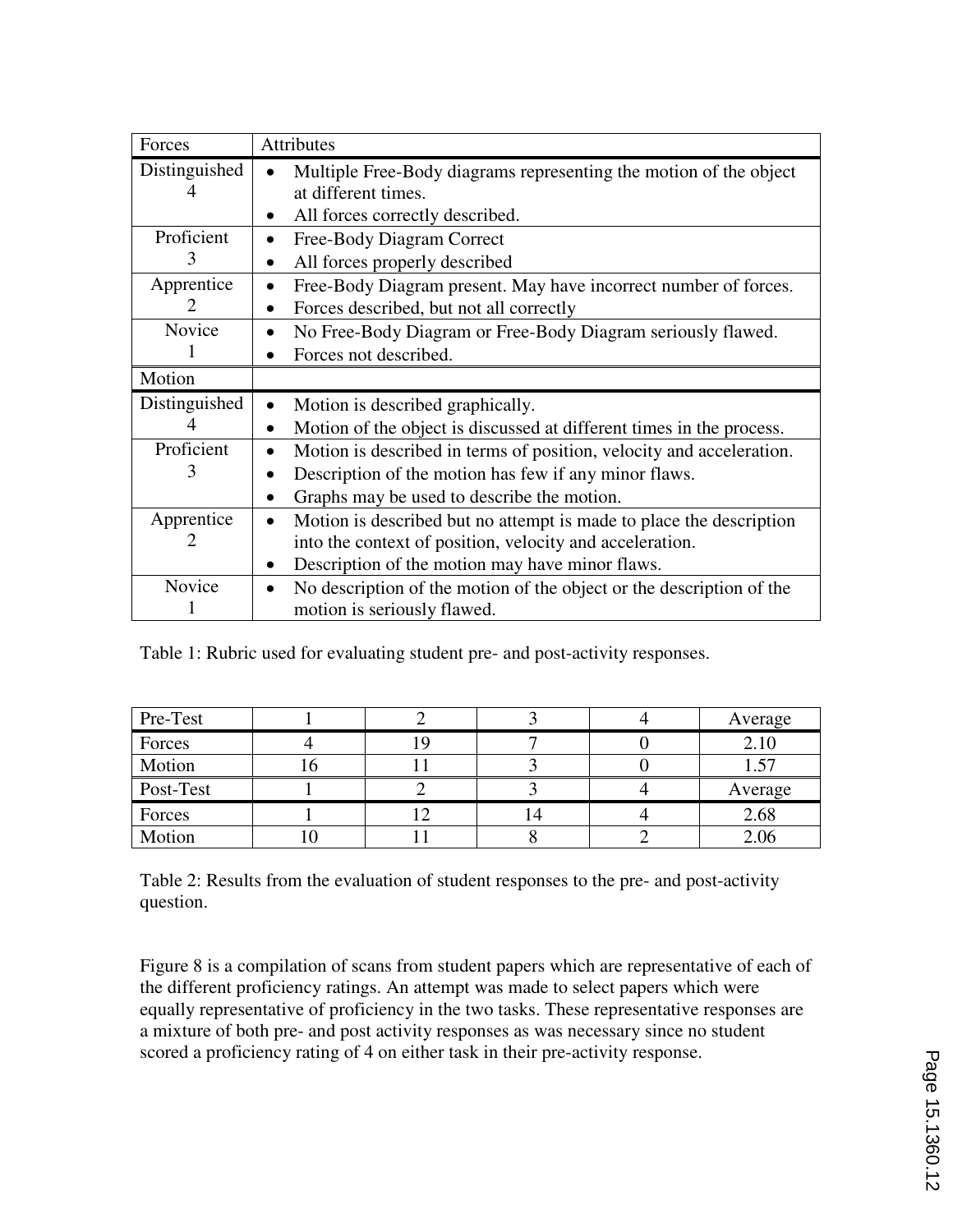Figure 8: Representative student papers from each of the four different proficiency ratings.



You are in a rocket ship that takes off vertically. Describe your motion and relate it to the forces that act on you.  $\,$  ,  $\,$ 1 FW of racket on the  $\sqrt{2}$ I ag of carsh on me  $\bullet$  start  $\odot$  rest. · accelerate up @ cint acc. until reach destred max well . The reach desired vel, acc = 0 m/s<sup>e</sup> + velocity stays<br>Chist. Chist.  $Cns.$ . the normal force of the acter on me changes as the rootet woves, b/c FNet= ma mass stays the same, acc changes  $\therefore$  Fret peo Fine  $20$ <br>Fine =  $F_w - \underbrace{F_0}_{s \leq a \leq w}$  the same<br> $\therefore$  Fin  $\triangle 0$  $\therefore$  FN  $\triangle$ es

(4) Distinguished

(2) Apprentice

You are in a rocket ship that takes off vertically. Describe your motion and relate it to the forces that act on you. New area were not the same of write they is accelerated at the content of the content of the content of the content of the content of the content of the content of the content of the content of the content of the content o Because your body will remain of reset unless cicked system<br>by an oriented force, you will ful as if you are diding<br>pressed order she wear in wheel you are willing, Because<br>it is accually whe force of she sooked ship pushi

1 FAgglied (Rocher ship on person) VFg (Earth on person)

(3) Proficient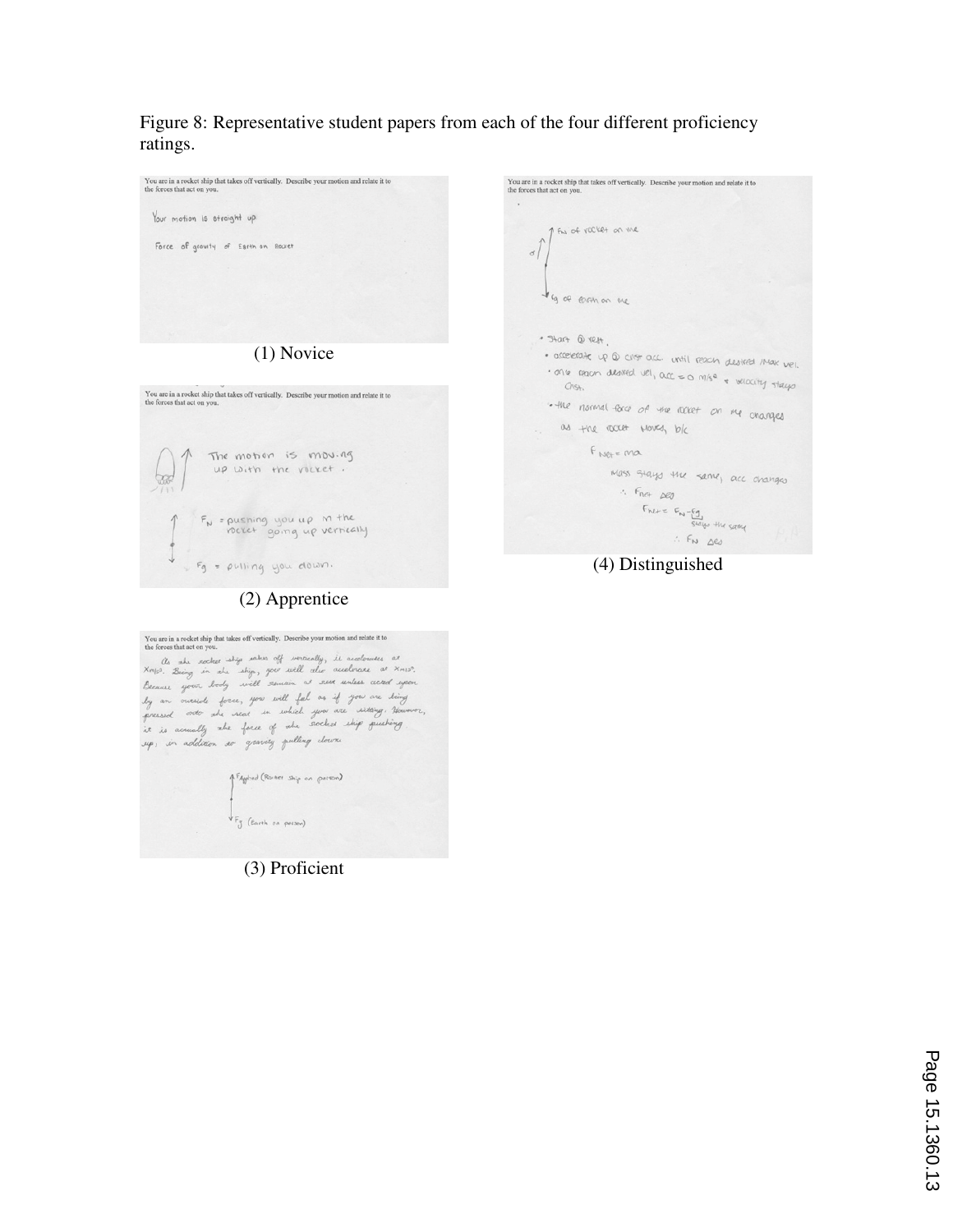The second assessment was a student survey that was administered following the elevator laboratory. In this survey 31 students responded to 13 questions on a five-point Likert scale. The results of the survey are shown in Table 3. Student responses to questions 1-4 not only showed that they enjoyed the lab (77%), but also indicated that they found the lab to be an effective component in their learning process. 87% agreed that the lab changed the way they think about motion and forces and 84% reported a better understanding of motion and forces after the laboratory. A smaller majority (58%) also agreed that they could transfer what they had learned to new situations.

|                                                     |                                                       | <b>SA</b>      | A  | N              | D              | <b>SD</b>      |
|-----------------------------------------------------|-------------------------------------------------------|----------------|----|----------------|----------------|----------------|
|                                                     | 1. I enjoyed the elevator lab.                        | 7              | 17 | 7              | $\Omega$       | $\Omega$       |
| 2.                                                  | Because of the elevator lab, the way that I think     | $\overline{4}$ | 23 | $\overline{4}$ | $\theta$       | $\overline{0}$ |
|                                                     | about motion and forces has changed.                  |                |    |                |                |                |
| 3.                                                  | Because of the elevator lab, I now have a better      | $\overline{7}$ | 19 | 5              | $\theta$       | $\overline{0}$ |
|                                                     | understanding of motion and forces.                   |                |    |                |                |                |
| 4.                                                  | I feel that I can apply the principles learned in the | 3              | 15 | 11             | $\overline{2}$ | $\overline{0}$ |
|                                                     | elevator lab to new situations.                       |                |    |                |                |                |
| 5.                                                  | During the elevator lab I spent too much time in      | 3              | 3  | 14             | 8              | 3              |
|                                                     | discussion with my lab partners.                      |                |    |                |                |                |
| 6.                                                  | My predictions and my partners' predictions of        | $\overline{2}$ | 15 | $\overline{4}$ | 8              | $\overline{2}$ |
|                                                     | the motion and forces in the elevator lab             |                |    |                |                |                |
|                                                     | completely agreed.                                    |                |    |                |                |                |
| 7.                                                  | By the completion of the lab, my partners and I       | 5              | 20 | 5              | $\mathbf{1}$   | $\theta$       |
|                                                     | reconciled any differences in our predictions         |                |    |                |                |                |
|                                                     | about motion and forces.                              |                |    |                |                |                |
| 8.                                                  | I learned a lot by talking with my lab partners.      | 9              | 13 | 7              | $\overline{2}$ | $\overline{0}$ |
| 9.                                                  | There were no elements of the elevator's motion       | $\overline{0}$ | 6  | 5              | 17             | 3              |
|                                                     | that surprised me.                                    |                |    |                |                |                |
| 10. The elevator lab helped clear up misconceptions |                                                       | $\overline{0}$ | 16 | 13             | $\overline{2}$ | $\overline{0}$ |
|                                                     | that I had about motion and forces.                   |                |    |                |                |                |
|                                                     | 11. The elevator lab helped me pull together a        | 5              | 16 | 10             | $\Omega$       | $\theta$       |
|                                                     | number of concepts.                                   |                |    |                |                |                |
|                                                     | 12. The elevator lab helped me to better see the big  |                | 19 | 7              | $\theta$       | $\overline{0}$ |
| picture of how motion and forces are related.       |                                                       | 5              |    |                |                |                |
| 13. Because of the elevator lab I now think about   |                                                       | $\overline{4}$ | 14 | 10             | 3              | $\theta$       |
| motion and forces more often outside of my          |                                                       |                |    |                |                |                |
|                                                     | physics class.                                        |                |    |                |                |                |
|                                                     |                                                       |                |    |                |                |                |

Table 3: Results from student surveys. Response scale: Strongly Agree (SA), Agree (A), Neither Agree nor Disagree, D (Disagree), SD (Strongly Disagree).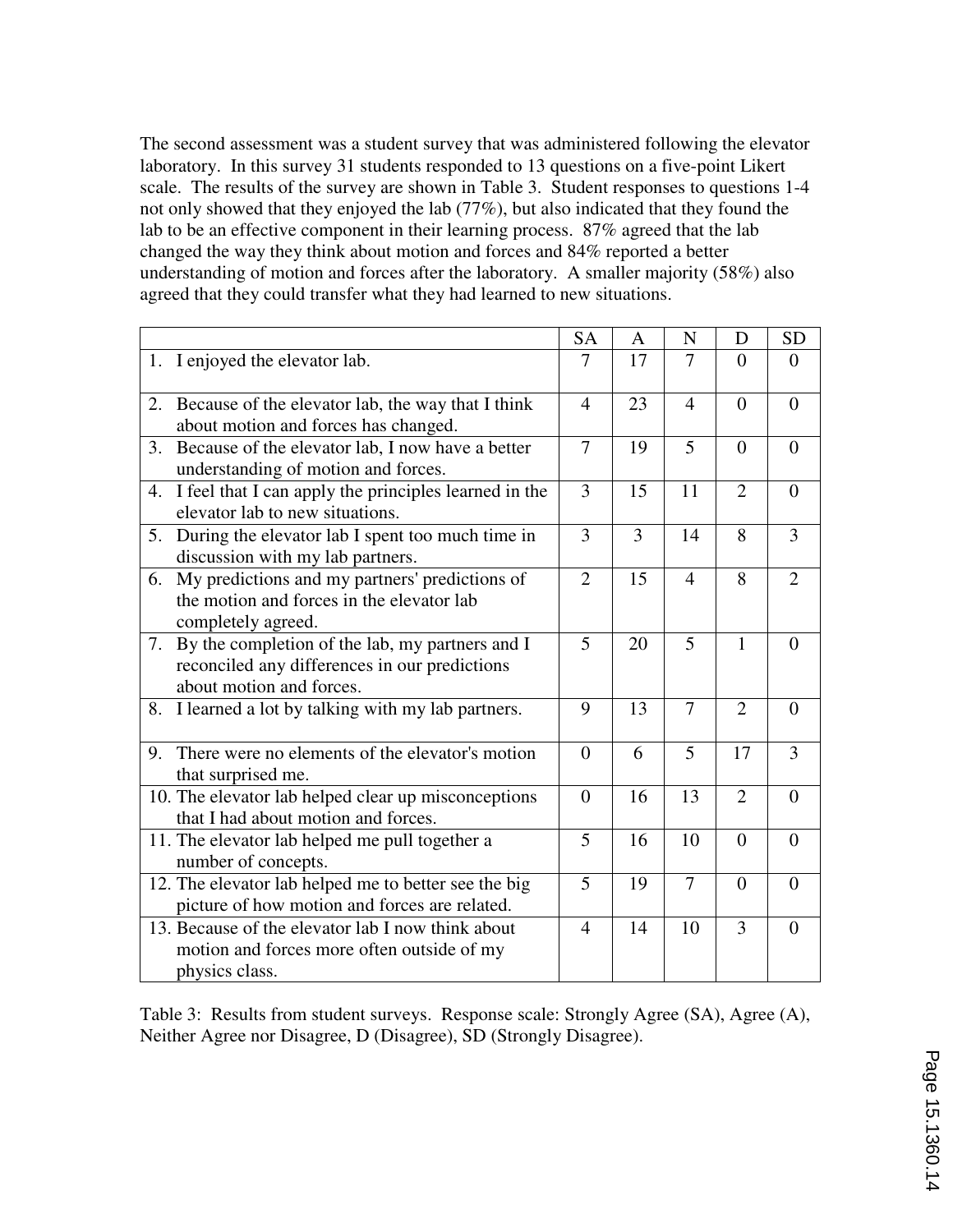The National Research Council (NRC) writes that instruction can be viewed as "helping the students unravel individual strands of belief, label them, and then weave them into a fabric of more complete understanding." This requires designing classroom experiences and formative assessments that help "make students' thinking visible to themselves, their peers, and their teacher."<sup>12</sup> Requiring students to make predictions, reconcile them with their teammates, discuss the agreed upon predictions with their instructor and then test their predictions is a key element of the elevator lab. Not only have the instructors observed that this process is effective in identifying misconceptions, but the student survey supports this observation also. As shown in Table 3, only 19% of the students reported that they were not surprised by some element of the elevator's motion. Further, the survey shows that the lab encouraged discourse that helped students improve upon their initial understanding—52% of students reported that the lab helped clear up their preconceptions about forces and motion and 71% of agreed that they learned a lot by talking with their lab partners. Social cognitive theory suggests that engagement often happens in a context in which students encounter the thinking of others. This may help explain the high rate of students reporting that they enjoyed the lab (77%) and think about motion and forces more often outside of my physics class because of the lab (58%).

In addition to reports of student satisfaction with this particular activity, normalized gains for pre- and post-course test on both the Force Concept Inventory and Test of Understanding Graphs – Kinematics fall in the 30-40% range that is typical for classes taught using this approach.

#### **Conclusions**

 $\overline{a}$ 

An elevator laboratory based on a cycle of prediction, action and examination was developed to help students improve their understanding of motion and forces. Based upon the laboratory experience, improvement was noted in the students' ability to transfer their understanding of forces and motion to a new context. A survey indicated that students enjoyed the lab, indentified and addressed preconceptions, and improved their understanding of how dynamics concepts fit together.

5 "Force Plate in an Elevator", *Caliper*, **19** (2002).

<sup>1</sup> L.Jensen, "Apparent weight changes in an elevator", *Physics Teacher* **14**, 436 (1976).

<sup>2</sup> C. R. Rhyner, "Studying the Motion of an Elevator", *Physics Teacher* **36**, 111 (1998).

<sup>&</sup>lt;sup>3</sup> Vernier Software & Technology, Beaverton, Oregon, LoggerPro 3.5.0.

<sup>&</sup>lt;sup>4</sup> R. J. Beichner, "The Effect of Simultaneous Motion Presentation and Graph Generation in a Kinematics Lab," *Journal of Research in Science Teaching* **27**, 803 (1990).

<sup>6</sup> D.R.Sokoloff**,** *Real Time Physics: Active Learning Laboratories Modules 1 – 4*, (John Wiley & Sons, Inc., Hoboken NJ, 2004).

<sup>7</sup> P.W. Laws, *Workshop Physics Activity Guide, The Core Volume: Mechanics I: Kinematics and Newtonian Dynamics (Units 1-7), Module 1, 2nd Edition*, (John Wiley & Sons, Inc., Hoboken NJ, 2004). <sup>8</sup> G.W. Ellis and W.A. Turner, Improving the conceptual understanding of kinematics through graphical analysis, *Proceedings of the 2002 American Society for Engineering Education Annual Conference and Exposition, Montreal, Canada, June 15-19* (2002).